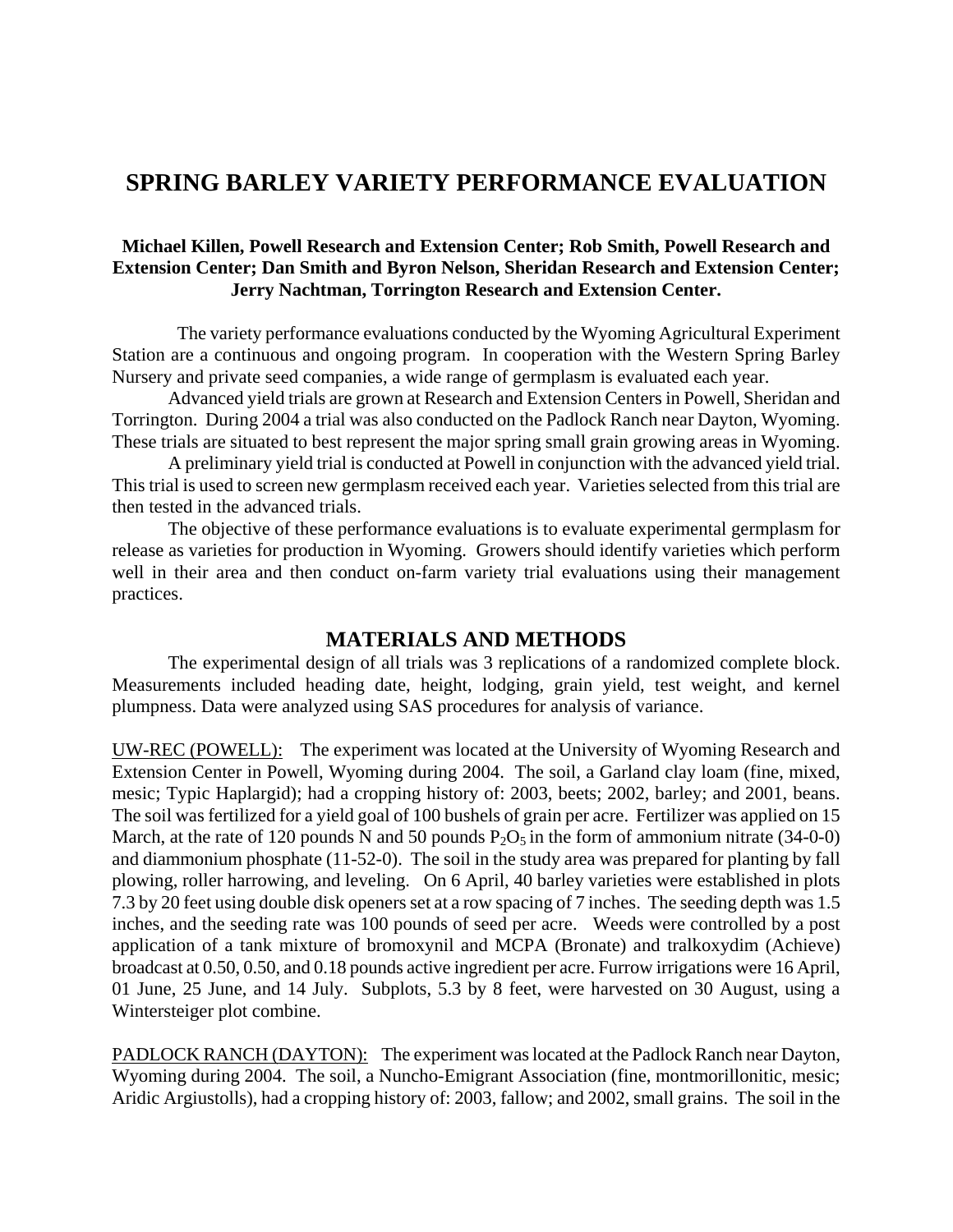study area was prepared for planting by spring chiseling and rotor-tilling. Fertilizer was applied at the rate of 100 pounds N per acre in the form of ammonium nitrate (34-0-0). Twelve barley varieties were established in plots 5 by 20 feet using double disk openers set at a row spacing of 8 inches on 13 April. The seeding depth was 2 inches, and the seeding rate was 100 pounds of seed per acre. The study site is sprinkler irrigated. Subplots, 5 by 15 feet, were harvested on 25 August, using a Wintersteiger plot combine.

UW-REC (SHERIDAN): The experiment was located at the University of Wyoming Research and Extension Center in Sheridan, Wyoming during 2004. The soil, a Wyarno clay loam (fine, montmorillonitic, mesic; Ustollic Haplargid), had a cropping history of: 2003, fallow; 2002, small grains; and 2001, fallow. The soil in the study area was prepared for planting by fall chiseling, followed by spring chiseling and roller harrowing. Twelve barley varieties were established in plots 5 by 20 feet using double disk openers set at a row spacing of 8 inches on 25 March. The seeding depth was 2.5 inches, and the seeding rate was 50 pounds of seed per acre. This location is a dryland site with no irrigation. Rainfall during the growing period (1 April -31 July) was 5.65 inches. Subplots, 5 by 15 feet, were harvested on 25 August, using a Wintersteiger plot combine.

UW-REC (TORRINGTON): The experiment was located at the University of Wyoming Research and Extension Center in Torrington, Wyoming during 2003. The soil was fertilized for a yield goal of 100 bushels of grain per acre. Twelve barley varieties were established in plots 5 by 20 feet using double disk openers set at a row spacing of 9 inches on 17 April. Weeds were controlled by a post application of bromoxynil and MCPA (Bronate Advanced) broadcast at 0.40, and 0.40 pounds active ingredient per acre. Subplots, 5 by 15, were harvested on 11 August, using an Almaco plot combine. Data was not reported due to poor yields resulting from lack of irrigation water and aphid infestation.

Ed Reed Farm (CLARK): The experiment was located at Ed Reed's Farm in Clark, Wyoming. The purpose of the study was to evaluate varieties for resistance to net blotch under sprinkler irrigation. The disease never manifested itself until late in the season. The study area did not receive Cerone. And resulted in severe lodging across all entries.

## **ACKNOWLEDGMENTS**

Appreciation is extended to the Padlock Ranch, Ed Reed and the Powell, Sheridan and Torrington Research and Extension Center staff for their assistance during 2004.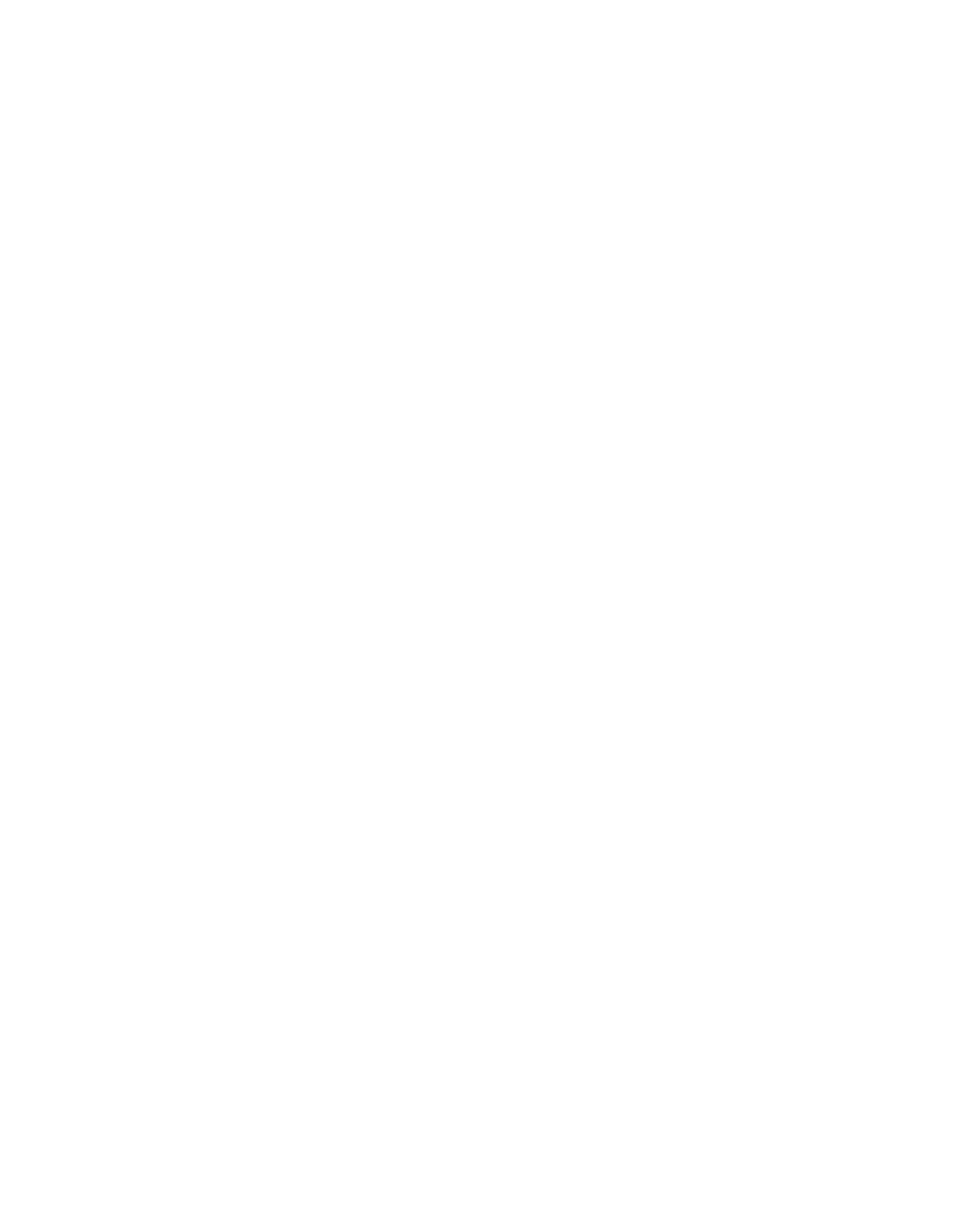|                     | <b>Row</b>              | Grade                     | <b>Plant</b> | Heading             |                | Grain   | <b>Test</b> |      | <b>Plumpness</b> |
|---------------------|-------------------------|---------------------------|--------------|---------------------|----------------|---------|-------------|------|------------------|
| <b>Variety</b>      | <b>Type</b>             |                           | height       | date                | Lodge          | yield   | weight      | 6/64 | 5.5/64           |
|                     |                         |                           | inches       | Days from<br>Jan. 1 | $1-9$          | bu/acre | lb/bu       |      | % above screen   |
|                     |                         |                           |              | <b>Malt Use</b>     |                |         |             |      |                  |
| 94Ab13449           | 6                       | M                         | 37           | 167                 | $\mathbf{1}$   | 177     | 49          | 98.5 | 99.6             |
| 98Ab12905           | 6                       | $\mathbf M$               | 40           | 167                 | $\,1$          | 176     | 47          | 97.4 | 99.3             |
| 00NZ772             | $\overline{2}$          | $\rm F/M$                 | 29           | 184                 | $\mathbf{1}$   | 171     | 50          | 97.7 | 99.4             |
| Samish 23           | $\overline{c}$          | F/M                       | 35           | 178                 | $\mathbf{1}$   | 166     | 50          | 96.4 | 99.1             |
| BA 5057(Conrad)     | $\overline{c}$          | $\mathbf M$               | 39           | 176                 | 1.3            | 164     | 50          | 97.6 | 99.2             |
| Stander             | 6                       | M                         | 39           | 172                 | $\mathbf{1}$   | 162     | 47          | 98.4 | 99.6             |
| 98Ab11993           | $\overline{c}$          | M                         | 37           | 176                 | $\mathbf{1}$   | 161     | 51          | 98.2 | 99.4             |
| Moravian 37         | $\overline{c}$          | $\mathbf M$               | 33           | 177                 | 1.3            | 160     | 49          | 97.8 | 99.4             |
| WA 8569-99          | $\overline{c}$          | F/M                       | 36           | 176                 | 1.3            | 159     | 49          | 96.8 | 99.2             |
| WA 9701-99          | $\overline{c}$          | F/M                       | 38           | 176                 | $\mathbf{1}$   | 159     | 48          | 96.5 | 99.1             |
| MT981091            | $\overline{c}$          | $\rm F/M$                 | 35           | 173                 | $\mathbf{1}$   | 158     | 50          | 97.5 | 98.8             |
| 6B99-9170           | 6                       | $\mathbf M$               | 40           | 172                 | $\mathbf{1}$   | 157     | 49          | 98.8 | 99.7             |
| WA 10497-97         | $\overline{c}$          | $\rm F/M$                 | 37           | 176                 | 1.7            | 156     | 50          | 98.6 | 99.5             |
| Morex               | 6                       | $\mathbf M$               | 41           | 169                 | 3.7            | 154     | 46          | 96.4 | 99.1             |
| MT970229            | $\overline{c}$          | F/M                       | 41           | 176                 | $\mathbf{1}$   | 153     | 51          | 99.3 | 99.7             |
| 2B99-2657           | $\overline{c}$          | $\mathbf M$               | 38           | 177                 | 3              | 149     | 43          | 92.2 | 97.7             |
| 6B98-9022           | 6                       | $\mathbf M$               | 38           | 172                 | $\mathbf{1}$   | 149     | 49          | 99.4 | 99.9             |
| MT981238            | $\overline{c}$          | $\rm F/M$                 | 37           | 172                 | 1.3            | 146     | 52          | 98.6 | 99.4             |
| 99NZ102             | 6                       | $\rm F/M$                 | 34           | 172                 | $\mathbf{1}$   | 146     | 45          | 97.7 | 99.5             |
| Merit               | $\overline{c}$          | M                         | 40           | 179                 | $\overline{c}$ | 144     | 43          | 93.8 | 98.1             |
| 2B97-4004           | $\overline{2}$          | M                         | 38           | 176                 | $\mathbf{1}$   | 143     | 48          | 96.0 | 99.0             |
| B1202               | $\overline{c}$          | $\mathbf{M}$              | 41           | 176                 | $\overline{c}$ | 143     | 49          | 98.1 | 99.7             |
| WA 10701-99         | $\overline{c}$          | F/M                       | 35           | 176                 | 1.7            | 141     | 50          | 97.9 | 99.3             |
| WA 8601-97          | $\overline{c}$          | $\rm F/M$                 | 40           | 176                 | $\mathbf{1}$   | 140     | 51          | 98.3 | 99.6             |
| PB1-97-2R-7010      | $\overline{2}$          | F/M                       | 38           | 178                 | $\mathbf{1}$   | 138     | 50          | 99.3 | 99.8             |
| Radiant (98-NZ 223) | $\overline{c}$          | ${\rm F/M}$               | 37           | 176                 | $\overline{c}$ | 138     | 49          | 96.4 | 99.0             |
| 2B99-2316           | $\overline{c}$          | $\mathbf M$               | 34           | 176                 | 1.7            | 137     | 48          | 95.4 | 98.7             |
| Harrington          | $\overline{c}$          | $\mathbf M$               | 39           | 176                 | 3              | 133     | 49          | 97.3 | 98.9             |
| ND16301             | 6                       | $\mathbf{M}$              | 40           | 172                 | $\mathbf{1}$   | 130     | 48          | 98.7 | 99.6             |
|                     |                         |                           |              | <b>Feed Use</b>     |                |         |             |      |                  |
| Steptoe             | 6                       | $\mathbf F$               | 40           | 169                 | $\mathbf{1}$   | 171     | 48          | 98.9 | 99.8             |
| UT00B1718-773       | 6                       | ${\bf F}$                 | 41           | 172                 | $\mathbf{1}$   | 159     | 49          | 99.0 | 99.7             |
| PB1-95-2R-522       | $\overline{\mathbf{c}}$ | ${\bf F}$                 | 36           | 176                 | $\mathbf{1}$   | 157     | 52          | 98.8 | 99.6             |
| YU 598-043          | $\overline{c}$          | $\boldsymbol{\mathrm{F}}$ | 36           | 177                 | $\mathbf{1}$   | 154     | 47          | 97.7 | 99.0             |
| YU 597-432          | $\overline{c}$          | $\boldsymbol{\mathrm{F}}$ | 40           | 176                 | 1              | 152     | 49          | 98.2 | 99.3             |
| Baronesse           | $\overline{c}$          | $\boldsymbol{\mathrm{F}}$ | 38           | 176                 | 1.3            | 149     | 49          | 97.7 | 99.4             |
| 98ID251             | $\overline{2}$          | $\mathbf{F}$              | 40           | 176                 | $\mathbf{1}$   | 149     | 52          | 99.1 | 99.7             |
| ND19854             | $\overline{c}$          | $\mathbf F$               | 37           | 168                 | 1              | 146     | 49          | 98.9 | 99.6             |
| UT97B1480-1534      | 6                       | $\boldsymbol{\mathrm{F}}$ | 40           | 165                 | $\mathbf{1}$   | 146     | 48          | 97.2 | 99.3             |
| UT00B1712-627       | 6                       | $\boldsymbol{\mathrm{F}}$ | 38           | 169                 | $\mathbf{1}$   | 144     | 47          | 99.0 | 99.6             |
| BZ 598-036          | 2                       | ${\bf F}$                 | 40           | 176                 | 3              | 128     | 50          | 97.7 | 99.3             |
| Mean                |                         |                           | 38           | 174                 | 1.4            | 152     | 49          | 97.7 | 99.3             |
| LSD $_{0.05}$       |                         |                           | 3.8          |                     | 0.98           | 18.5    | 2.5         | 1.7  | 0.6              |
| $CV\%$              |                         |                           | 6.1          |                     | 43.5           | 7.5     | 3.2         | 1.1  | 0.4              |

**Table 1. Agronomic performance of spring barley genotypes grown at Powell, WY during 2004.** 

Lodge= 1 upright, 9 flat.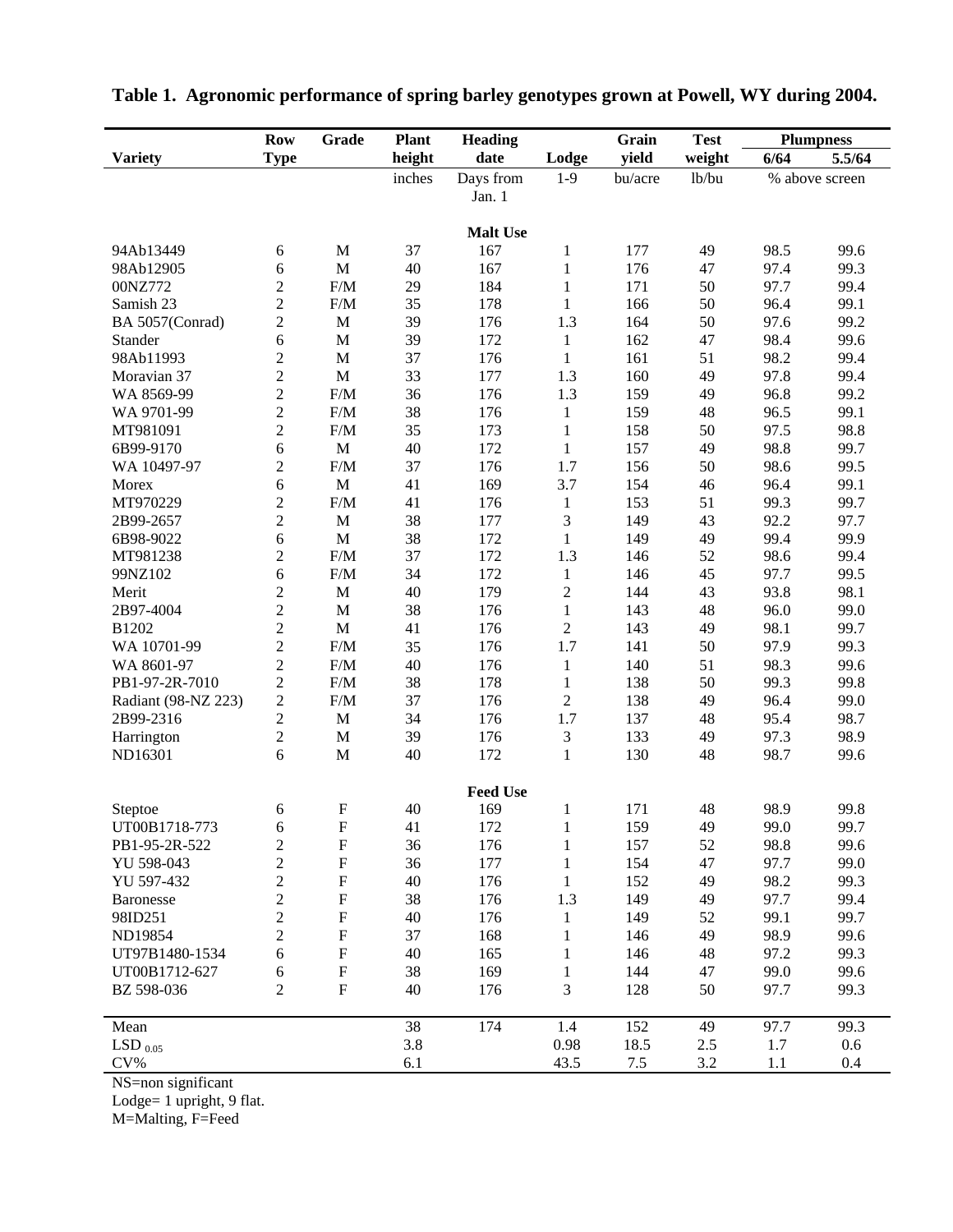|                  | Row            | Grade                     | <b>Plant</b> | <b>Heading</b>  | Grain     | <b>Test</b>        | <b>Plumpness</b> |        |
|------------------|----------------|---------------------------|--------------|-----------------|-----------|--------------------|------------------|--------|
| <b>Variety</b>   | <b>Type</b>    |                           | height       | date            | yield     | weight             | 6/64             | 5.5/64 |
|                  |                |                           | inches       | Days from       | bu/acre   | 1 <sub>b</sub> /bu | % above screen   |        |
|                  |                |                           |              | Jan. 1          |           |                    |                  |        |
|                  |                |                           |              |                 |           |                    |                  |        |
|                  |                |                           |              | <b>Malt Use</b> |           |                    |                  |        |
| <b>BA 5057</b>   | $\overline{c}$ | $\mathbf M$               | 36           | 182             | 103       | 49                 | 87.4             | 97.2   |
| MT 970229        | $\overline{2}$ | F/M                       | 37           | 177             | 103       | 50                 | 88.6             | 97.3   |
| Radiant          | $\overline{c}$ | F/M                       | 36           | 180             | 102       | 47                 | 67.0             | 90.5   |
| 2B97-4004        | $\overline{2}$ | $\mathbf M$               | 37           | 178             | 101       | 43                 | 67.8             | 92.0   |
| Merit            | $\overline{2}$ | $\mathbf M$               | 37           | 183             | 100       | 44                 | 63.6             | 89.9   |
| B1202            | $\overline{c}$ | M                         | 37           | 180             | 96        | 47                 | 90.4             | 97.7   |
| 98Ab12905        | 6              | M                         | 35           | 171             | 96        | 43                 | 76.3             | 93.0   |
| Moravian 37      | $\overline{c}$ | M                         | 30           | 184             | 86        | 46                 | 83.7             | 95.8   |
|                  |                |                           |              |                 |           |                    |                  |        |
|                  |                |                           |              | <b>Feed Use</b> |           |                    |                  |        |
| Steptoe          | 6              | $\boldsymbol{\mathrm{F}}$ | 35           | 169             | 105       | 42                 | 84.5             | 95.6   |
| PBI-95-2R-522    | $\overline{2}$ | $\mathbf F$               | 33           | 179             | 104       | 49                 | 83.9             | 95.8   |
| UT97B114801-1534 | 6              | ${\bf F}$                 | 36           | 166             | 97        | 46                 | 78.6             | 95.3   |
| <b>Baronesse</b> | $\overline{2}$ | $\overline{F}$            | 34           | 182             | 94        | 46                 | 70.7             | 92.5   |
|                  |                |                           |              |                 |           |                    |                  |        |
| Mean             |                |                           | 35           | 178             | 99        | 46                 | 78               | 94     |
| LSD $_{0.05}$    |                |                           | 3            | $\overline{4}$  | <b>NS</b> | 3.0                | 12.1             | 4.3    |
| $CV\%$           |                |                           | 5.8          | 1.4             | 10.3      | 4.5                | 10.7             | 3.1    |

**Table 2. Agronomic performance of spring barley genotypes grown at Padlock Ranch, Dayton, WY during 2004.**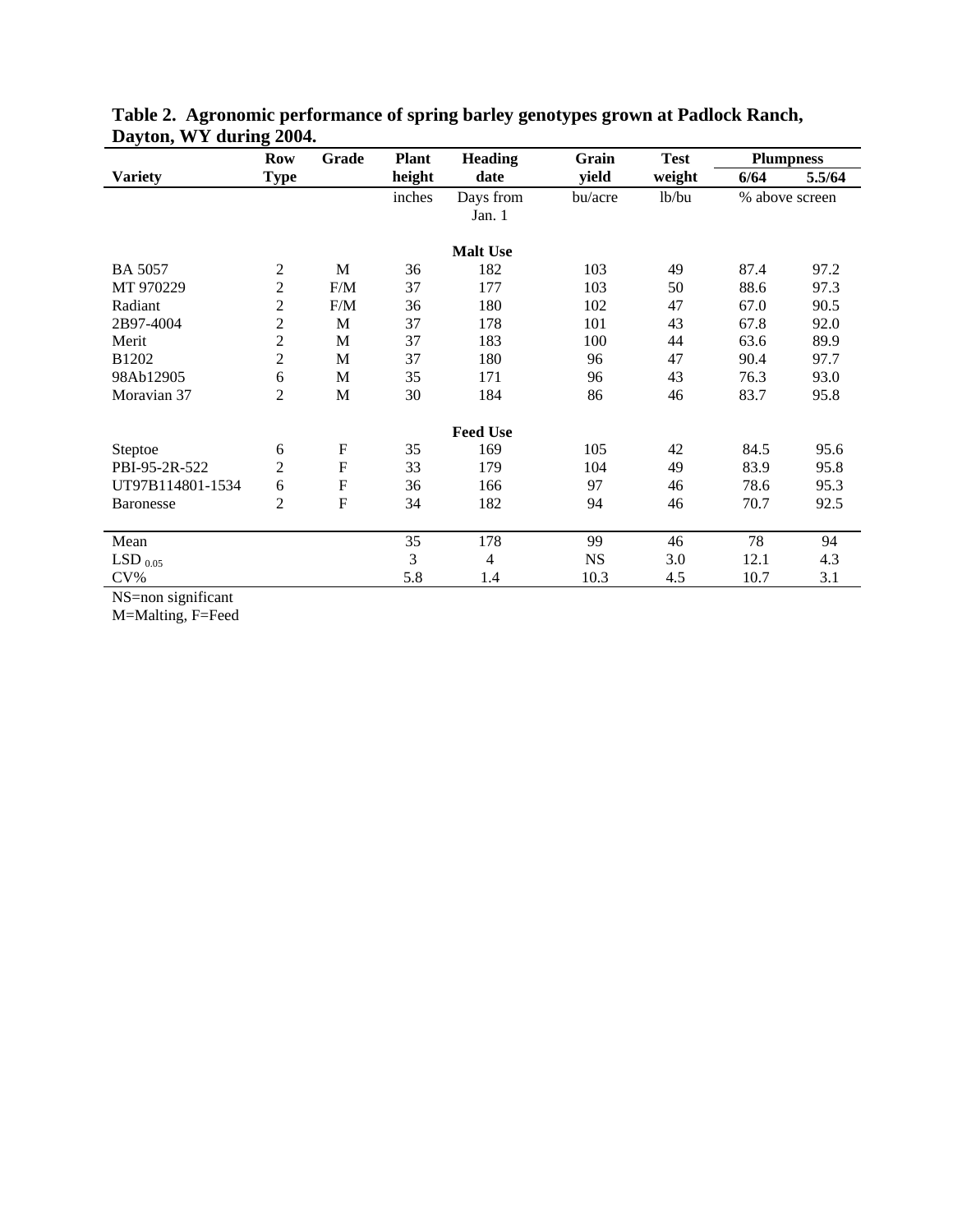|                  | <b>Row</b>     | Grade       | <b>Plant</b> | <b>Heading</b>      | Grain   | <b>Test</b>        | <b>Plumpness</b> |                |
|------------------|----------------|-------------|--------------|---------------------|---------|--------------------|------------------|----------------|
| <b>Variety</b>   | <b>Type</b>    |             | height       | date                | yield   | weight             | 6/64             | 5.5/64         |
|                  |                |             | inches       | Days from<br>Jan. 1 | bu/acre | 1 <sub>b</sub> /bu |                  | % above screen |
|                  |                |             |              | <b>Malt Use</b>     |         |                    |                  |                |
| Radiant          | $\overline{2}$ | $\rm F/M$   | 21           | 165                 | 60      | 49                 | 96.4             | 99.2           |
| 2B97-4004        | $\overline{2}$ | M           | 22           | 171                 | 55      | 46                 | 94.5             | 98.7           |
| <b>BA 5057</b>   | $\overline{c}$ | M           | 20           | 183                 | 54      | 47                 | 96.5             | 99.1           |
| Merit            | $\overline{c}$ | M           | 21           | 185                 | 53      | 46                 | 94.7             | 98.6           |
| Moravian 37      | $\overline{c}$ | M           | 20           | 192                 | 53      | 49                 | 97.4             | 99.2           |
| B1202            | $\overline{c}$ | $\mathbf M$ | 20           | 175                 | 50      | 46                 | 95.7             | 98.7           |
| MT 970229        | $\overline{2}$ | F/M         | 22           | 180                 | 50      | 48                 | 97.5             | 99.2           |
| 98Ab12905        | 6              | $\mathbf M$ | 22           | 164                 | 47      | 45                 | 97.0             | 99.2           |
|                  |                |             |              | <b>Feed Use</b>     |         |                    |                  |                |
| PBI-95-2R-522    | $\overline{c}$ | ${\bf F}$   | 21           | 187                 | 64      | 48                 | 95.0             | 98.7           |
| <b>Baronesse</b> | $\overline{2}$ | ${\bf F}$   | 21           | 181                 | 61      | 48                 | 97.4             | 99.3           |
| UT97B114801-1534 | 6              | $\mathbf F$ | 23           | 163                 | 54      | 46                 | 94.1             | 98.5           |
| Steptoe          | 6              | F           | 22           | 170                 | 54      | 44                 | 98.1             | 99.5           |
|                  |                |             |              |                     |         |                    |                  |                |
| Mean             |                |             | 21           | 176                 | 54      | 47                 | 96.2             | 99.0           |
| LSD $_{0.05}$    |                |             | NS           | 11                  | 8       | $\overline{c}$     | 1.7              | 0.5            |
| $CV\%$           |                |             | 6.9          | 4.2                 | 10.5    | 3.2                | 1.2              | 0.4            |

**Table 3. Agronomic performance of spring barley genotypes grown at Sheridan, WY during 2004.**